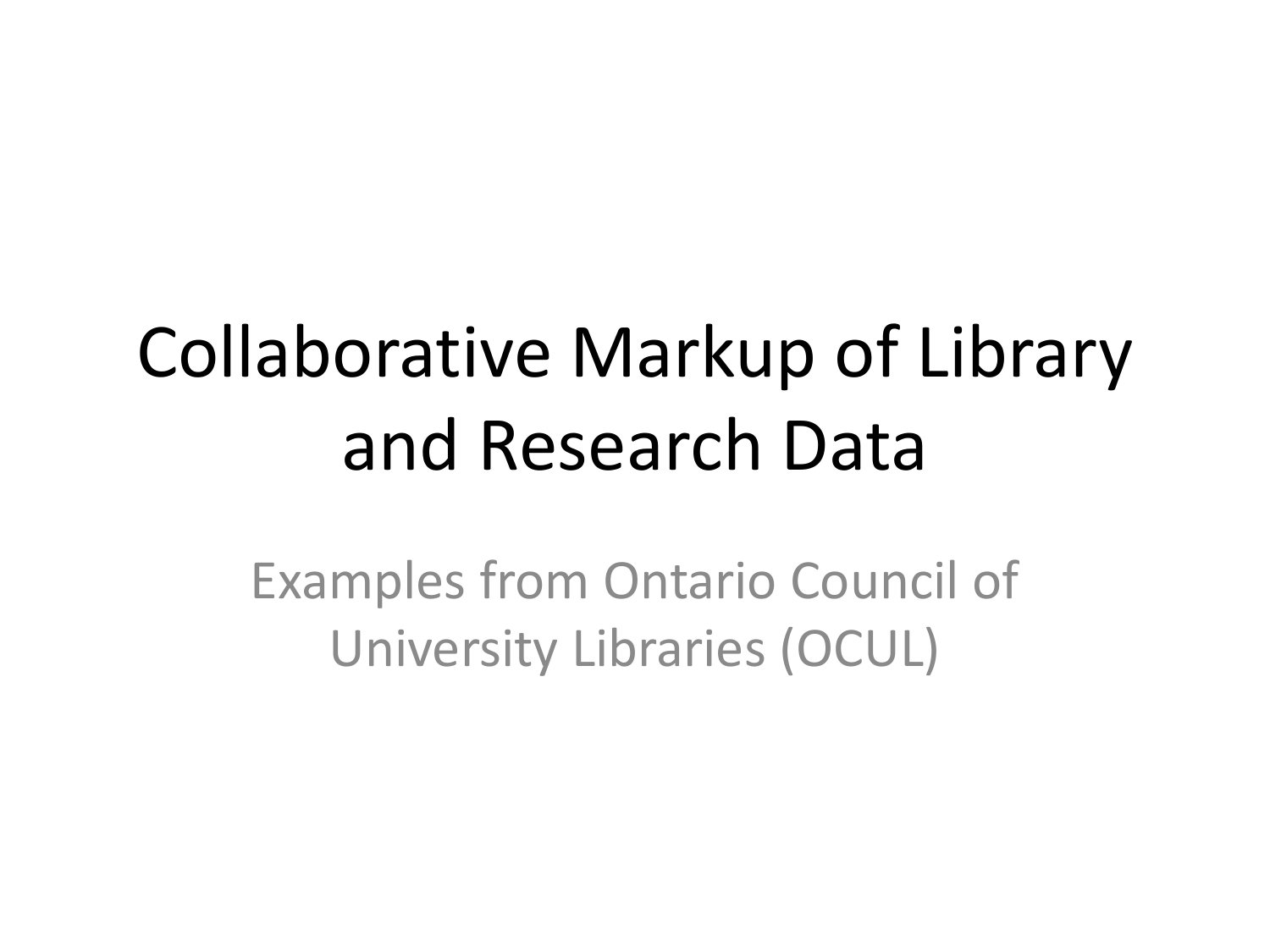### **OCUL and Scholars Portal**

- Consortium of 21 Universities in Ontario
- Scholars Portal Project
- Shared infrastructure and technical resources
- 9 services and digital collections (journals, books, e-<br>theses, and more)

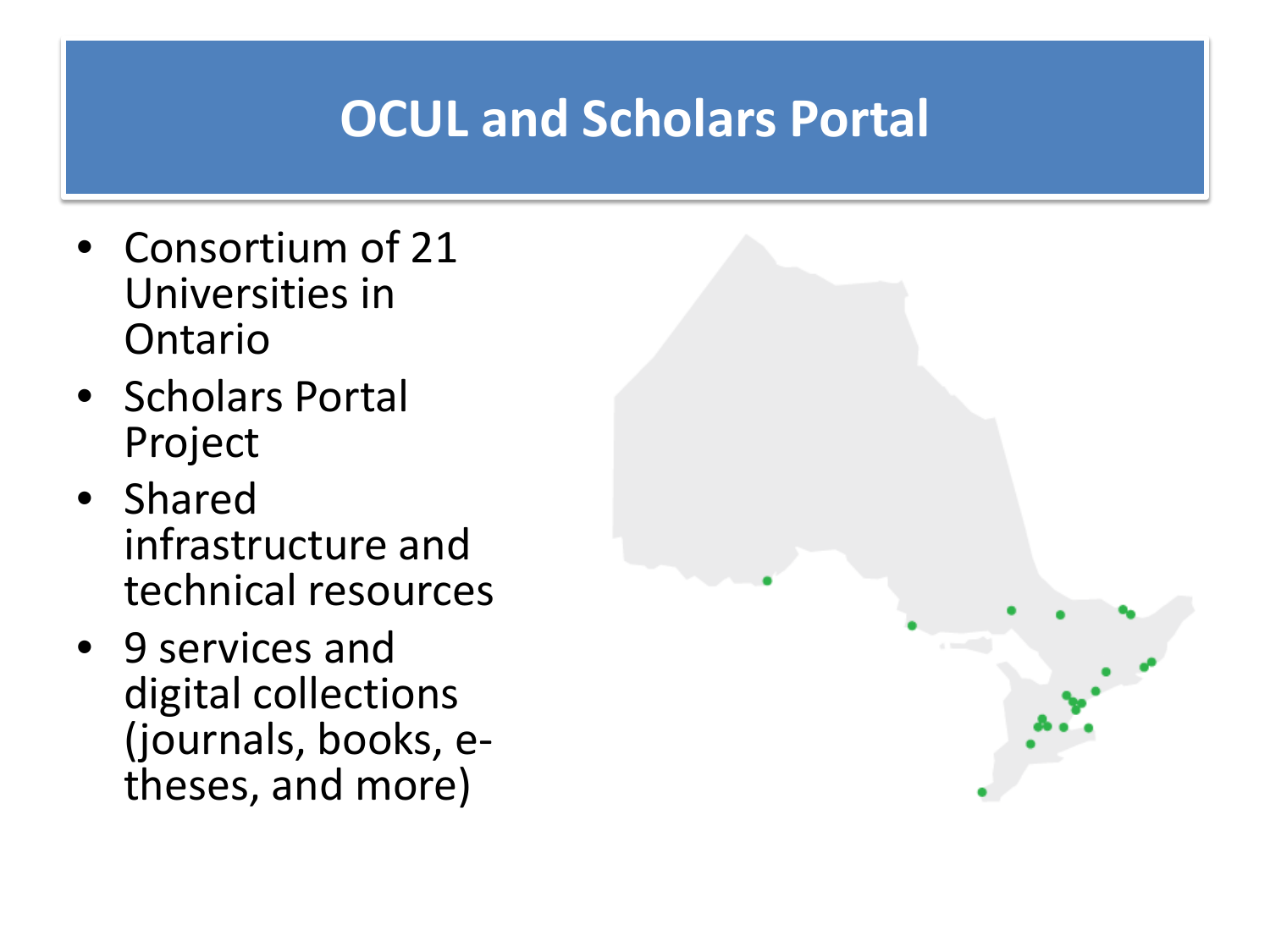### Data Services and Collections

### <odesi>**Illu**

- Comprehensive metadata and data repository
- Customized user interface, search tool
- Visualize data using Nesstar interface
- Download data for autheticated users

### **Scholars GeoPortal**

- Geospatial data repository
- Customized map view
- Comprehensive search
- Download spatial data

#### **Scholars Portal Dataverse Network**

- Research Data Repository Service
- Built on a self-service model
- Assign persistent identifiers and authoritative metadata
- View to long-term preservation (potencial to connect to other software)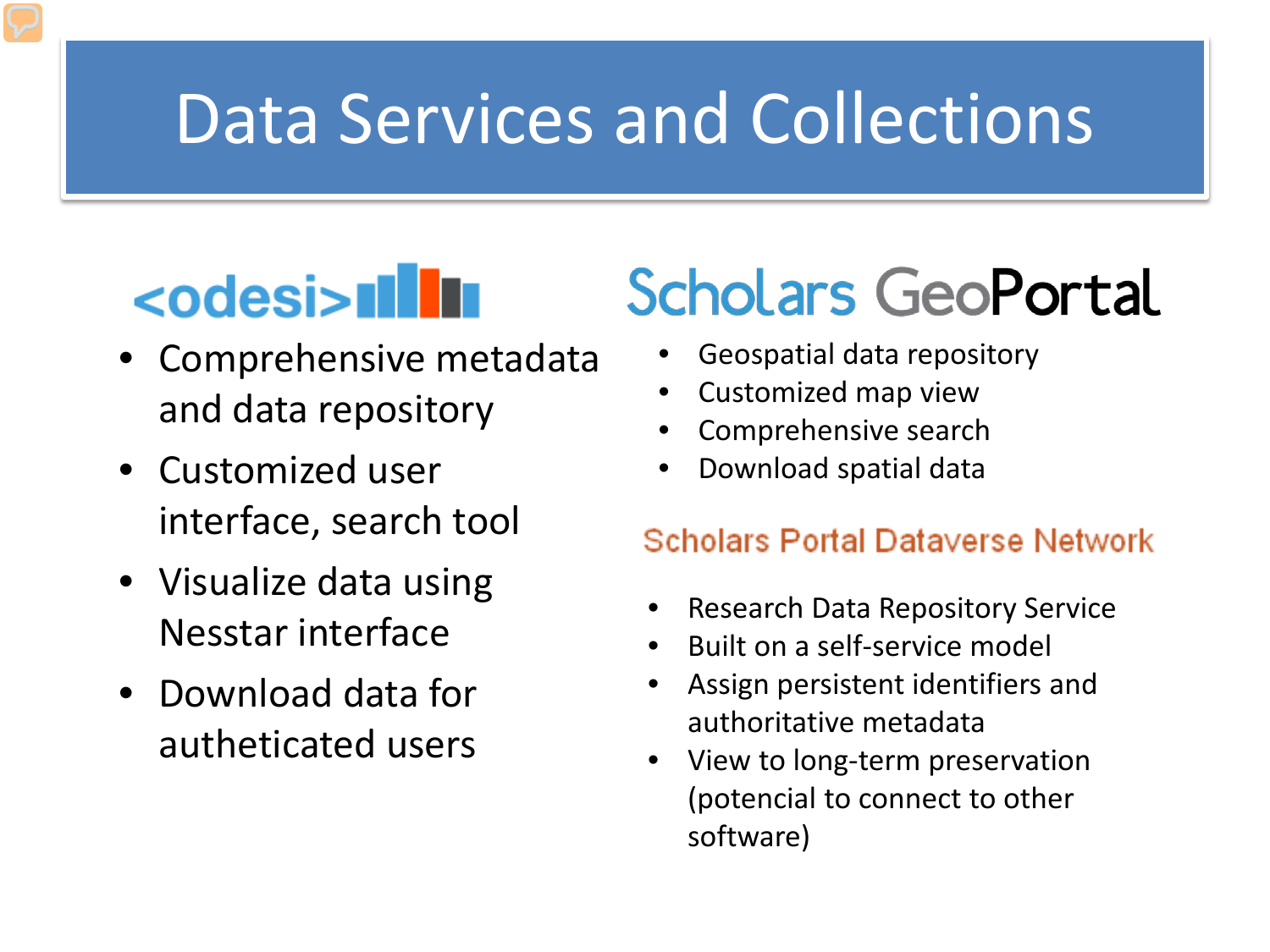### [http://odesi.ca](http://odesi.ca/)

# **codesi>n III**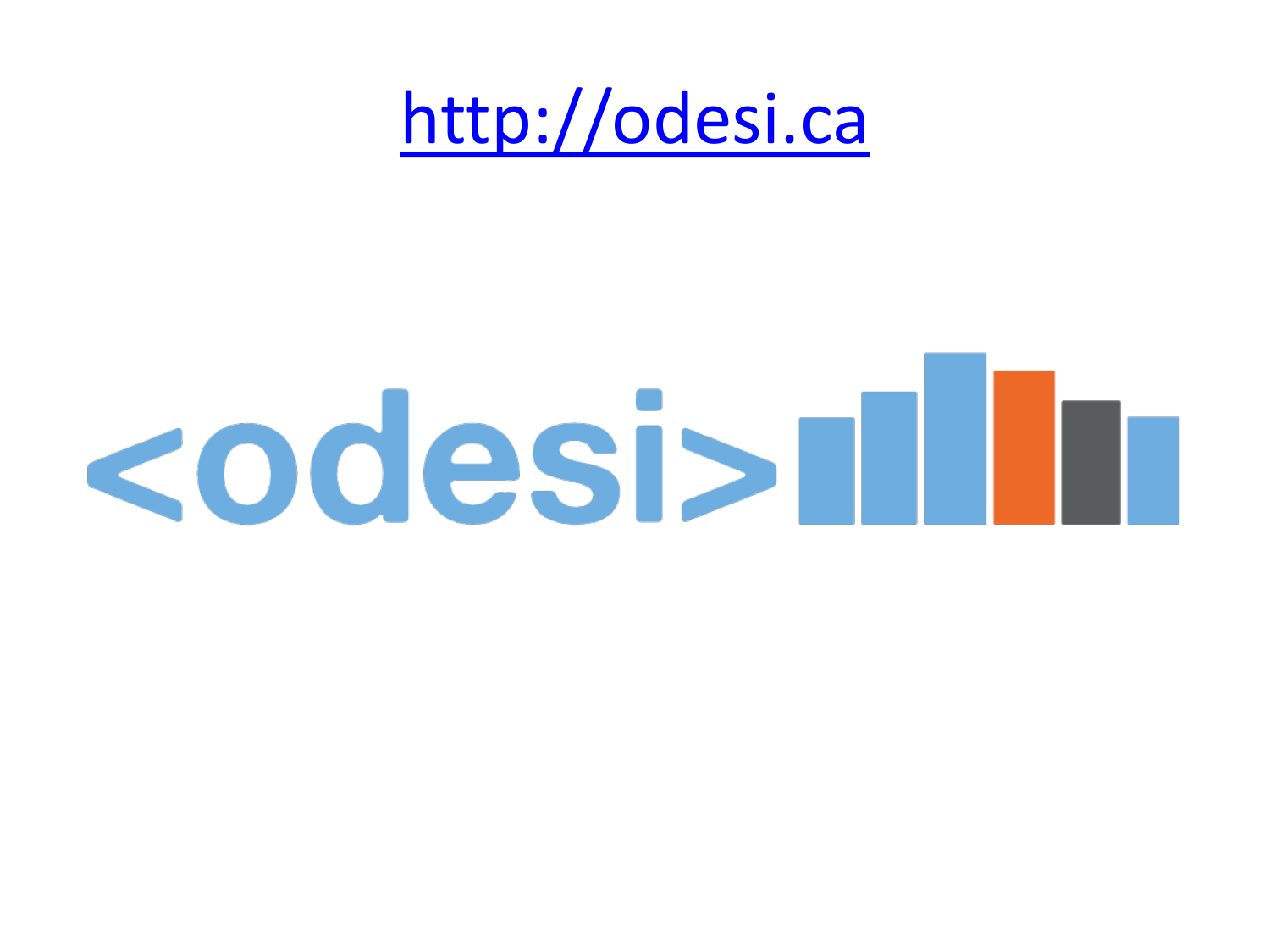### ODESI: Data Service Model

- Developed between 2007-2009
- Jointly funded by OCUL and Ontario Buys
- Provides access to data at OCUL schools (members of the Data Liberation Initiative (DLI))
- Build on collections collaboratively

#### **Search <odesi>**

| Search:                                                                                                                   | in<br>Anywhere                                                                                          |  |  |  |
|---------------------------------------------------------------------------------------------------------------------------|---------------------------------------------------------------------------------------------------------|--|--|--|
| Add Row >>                                                                                                                |                                                                                                         |  |  |  |
| <b>Refine Search</b><br><b>By Collection</b>                                                                              | $\overline{\phantom{0}}$                                                                                |  |  |  |
| ☑ODESI (Data Download Available)<br>Statistics Canada (Microdata and<br>Aggregate Data) <b>O</b><br>Canadian Gallup Polls | Additional Collections (No Direct<br>Download Available)<br>$CORA$ <sup>O</sup><br>$\Box$ ICPSR $\odot$ |  |  |  |
| <b>By Date</b><br>Refine By Date: Earliest v to Present<br>v                                                              | $\overline{\phantom{0}}$                                                                                |  |  |  |
| Search<br>Need help getting started?                                                                                      |                                                                                                         |  |  |  |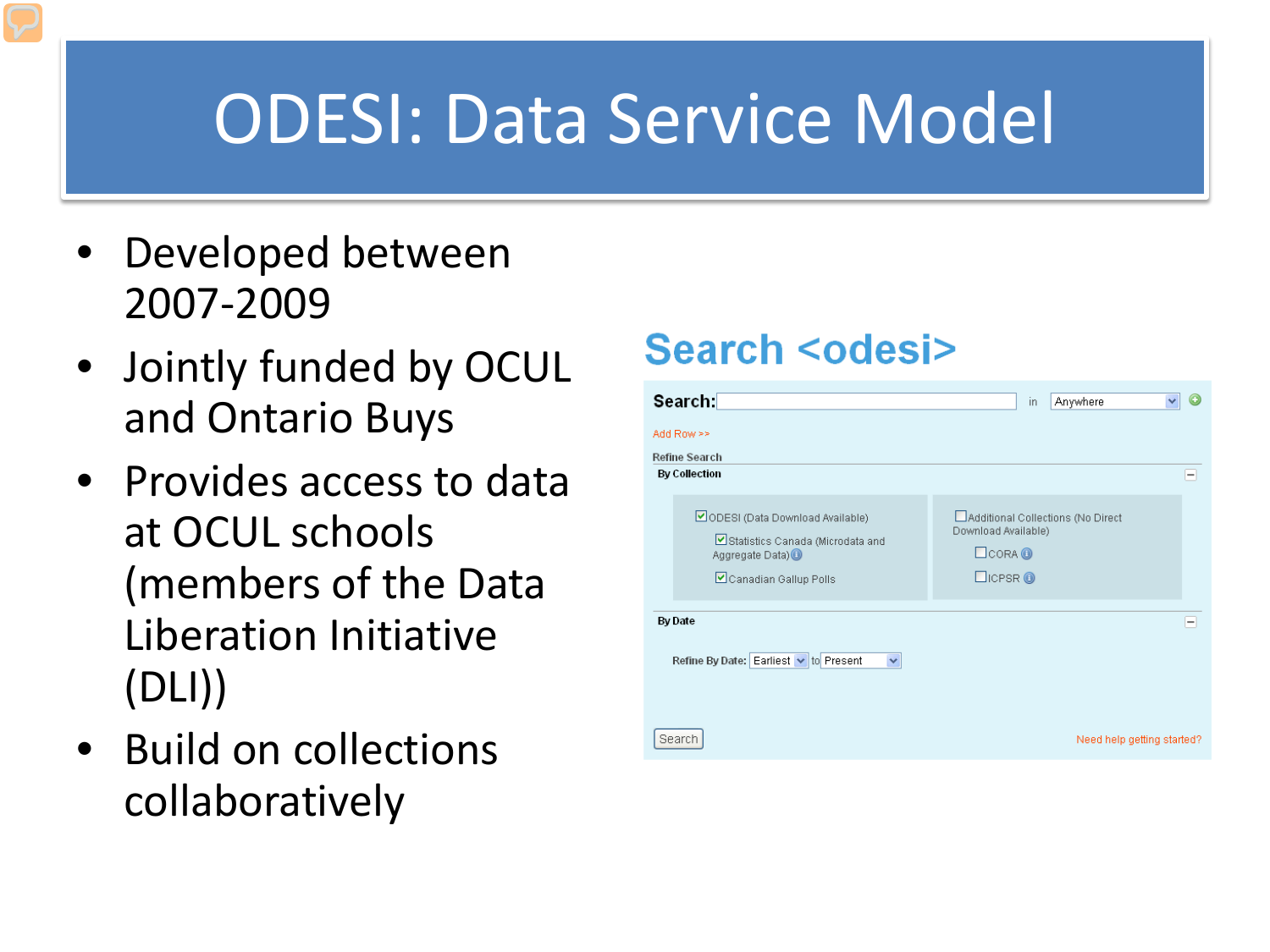#### **Over 3,300 datasets in ODESI**

#### **Socio-economic data**



**the collection**

**Public Opinion Polls**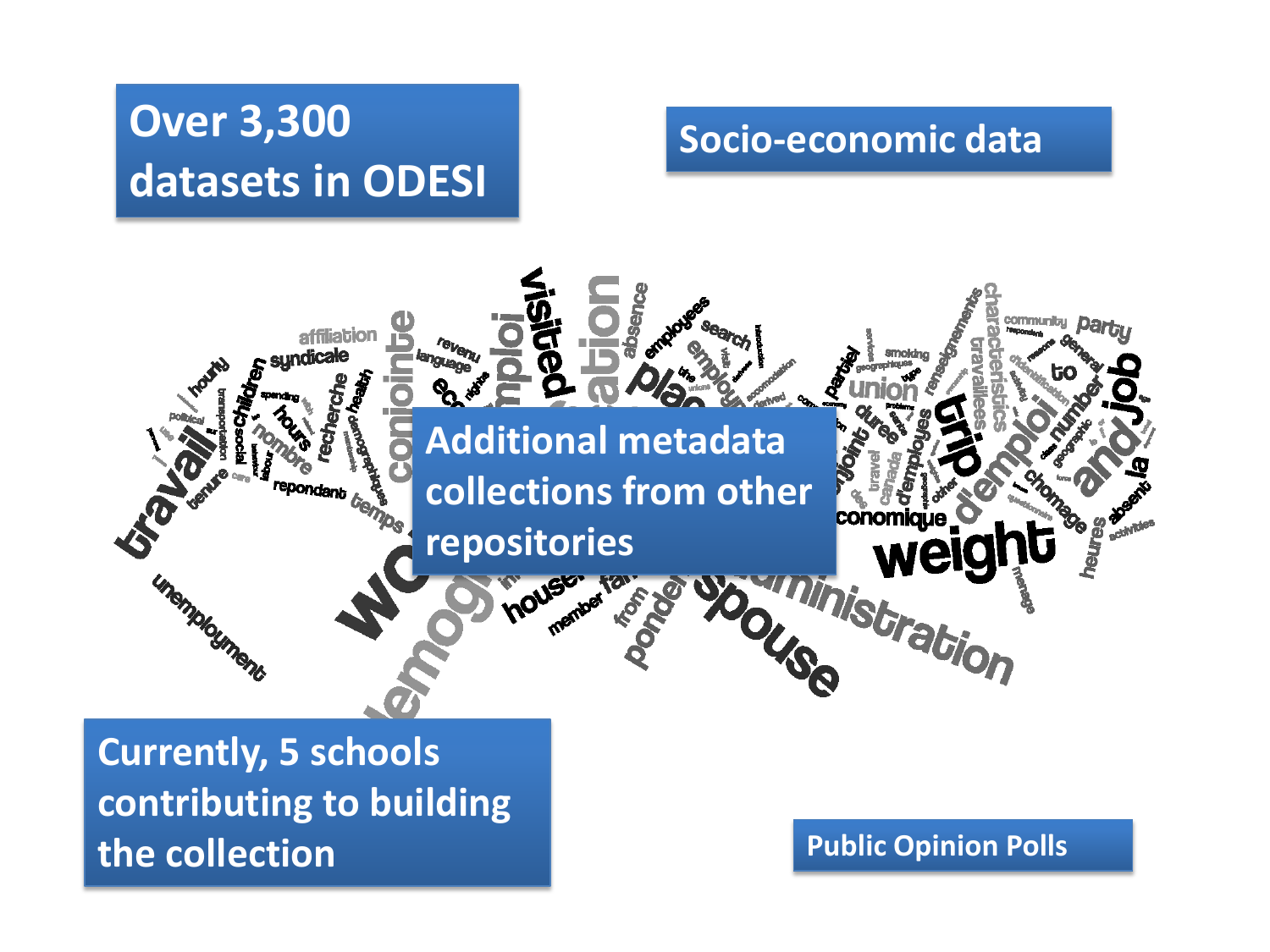#### ODESI System Architecture

Detailed Version - Internal February 2013

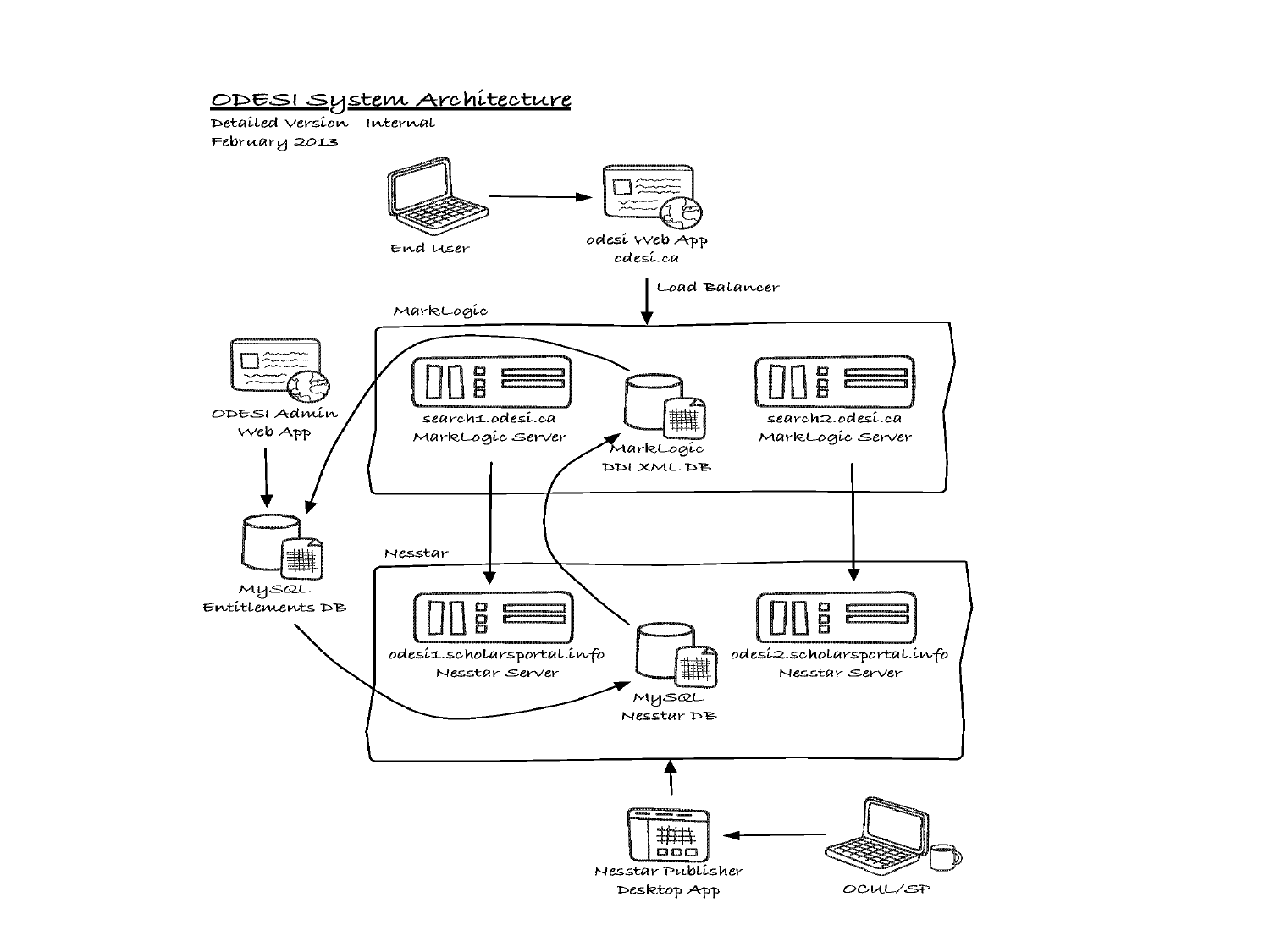### ODESI Metadata

- Nesstar Publisher 4
- Used by many European data archives & UN
- Creates DDI-Codebook metadata
- Allows for distributive access to central server

#### **Nesstar Publisher 4**

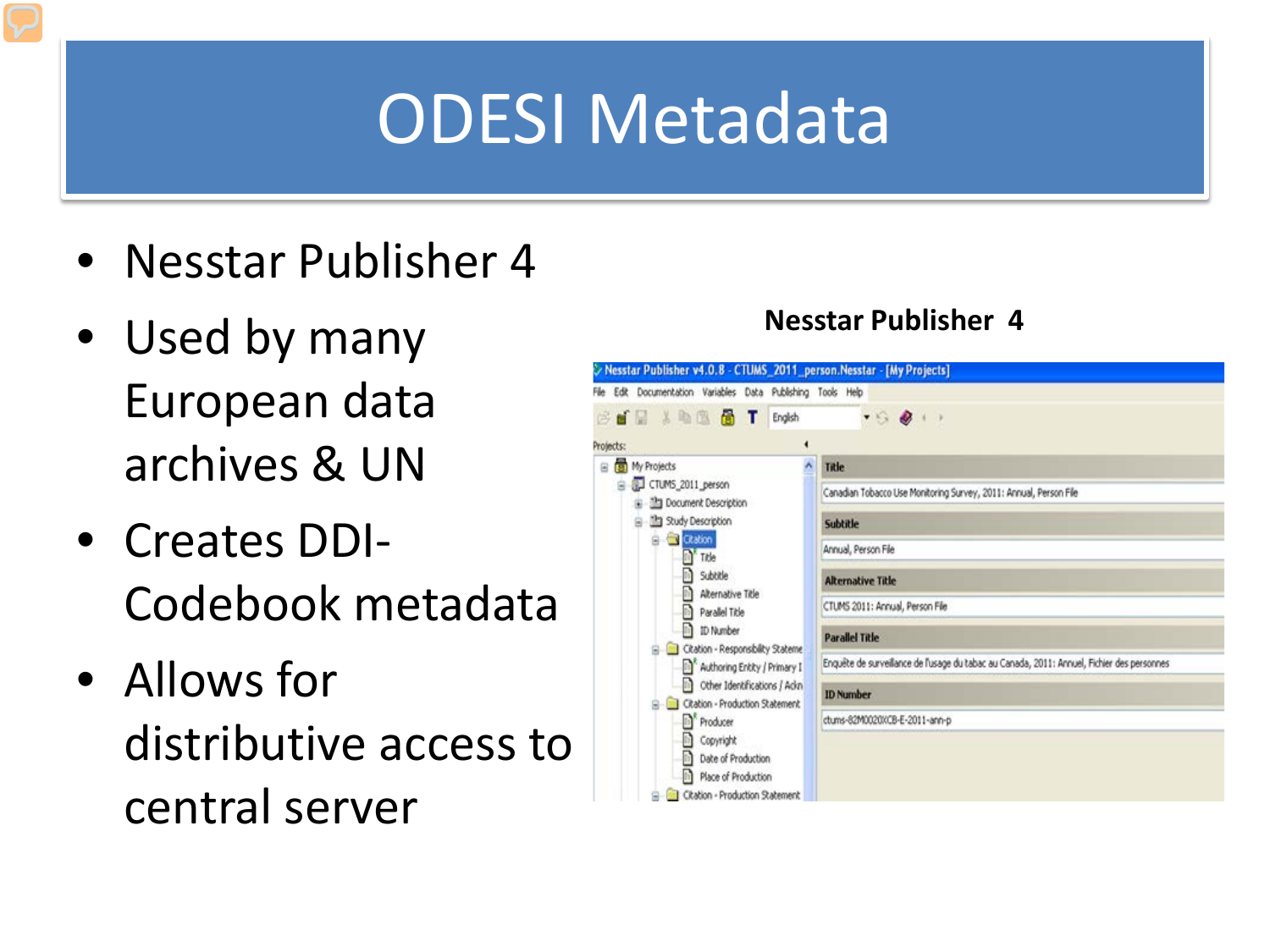### Distributive Markup Model

- Mark-It! Program and funding
- Nesstar Publisher (at each school)

schools ingest and markup data files

| ▼ Documentation                               |  |                                                                                     |  |  |
|-----------------------------------------------|--|-------------------------------------------------------------------------------------|--|--|
| Weights<br><b>Statistics</b><br>Documentation |  |                                                                                     |  |  |
| Question<br>o.                                |  | <b>Literal Question</b>                                                             |  |  |
| ि Pre-Question Text                           |  |                                                                                     |  |  |
| 目<br>Literal Question                         |  | At the present time, do you smoke cigarettes every day, occasionally or not at all? |  |  |
| R<br>Post-Question Text                       |  |                                                                                     |  |  |
| E.<br>Interviewer Instructio                  |  |                                                                                     |  |  |
| EÌ<br>Variable Text                           |  |                                                                                     |  |  |
| Universe and Notes                            |  |                                                                                     |  |  |
| Universe<br>Ħ                                 |  |                                                                                     |  |  |
| Ħ<br>Notes                                    |  | <b>Post-Question Text</b>                                                           |  |  |
| Question                                      |  |                                                                                     |  |  |
| Standard Categories<br>Ħ                      |  |                                                                                     |  |  |
| Standard Categories [ $\vee$<br>雪             |  |                                                                                     |  |  |
| HH .                                          |  |                                                                                     |  |  |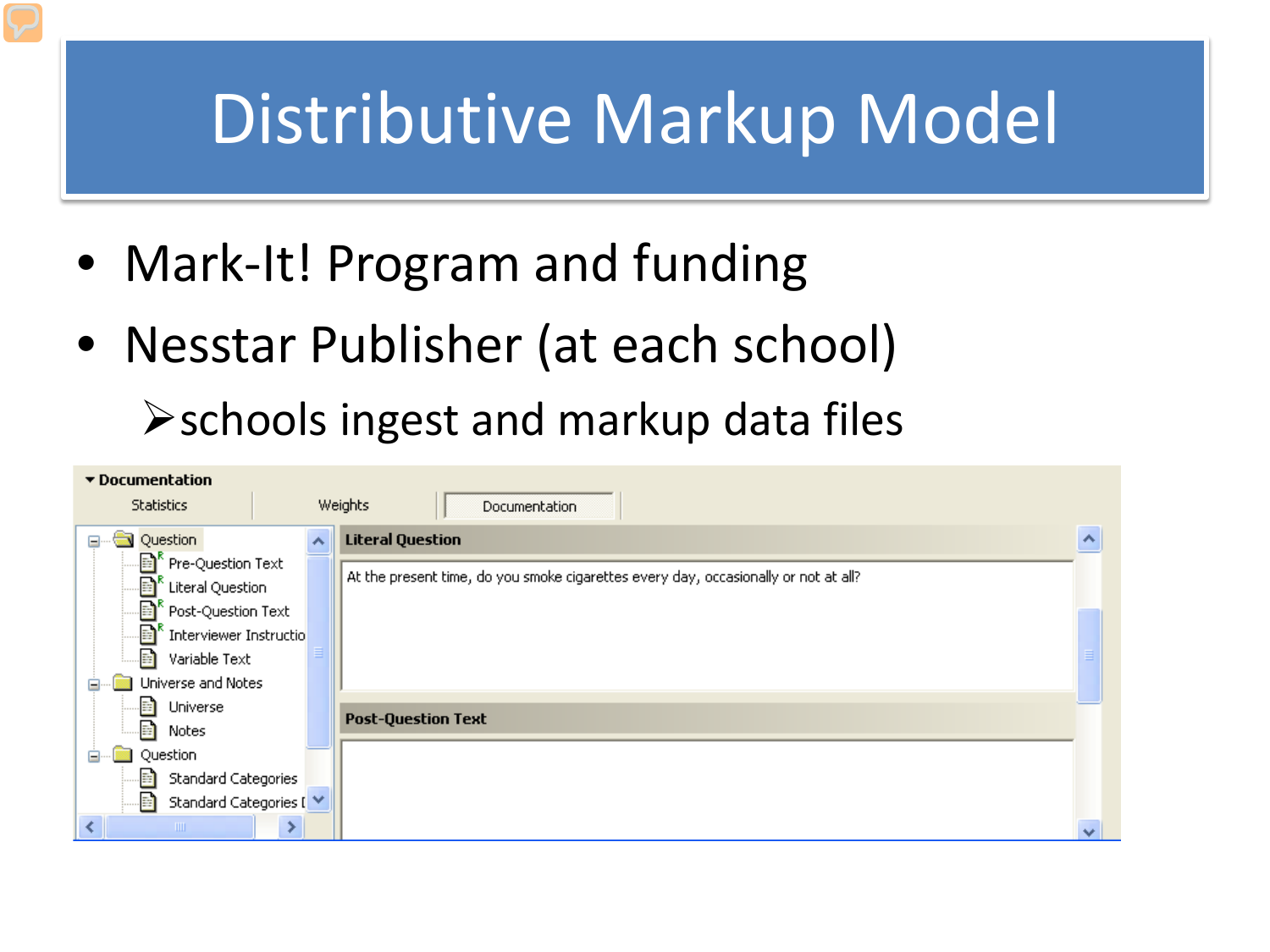### Markup Contribution (%), by school



\*contributing schools makeup 38% of all OCUL schools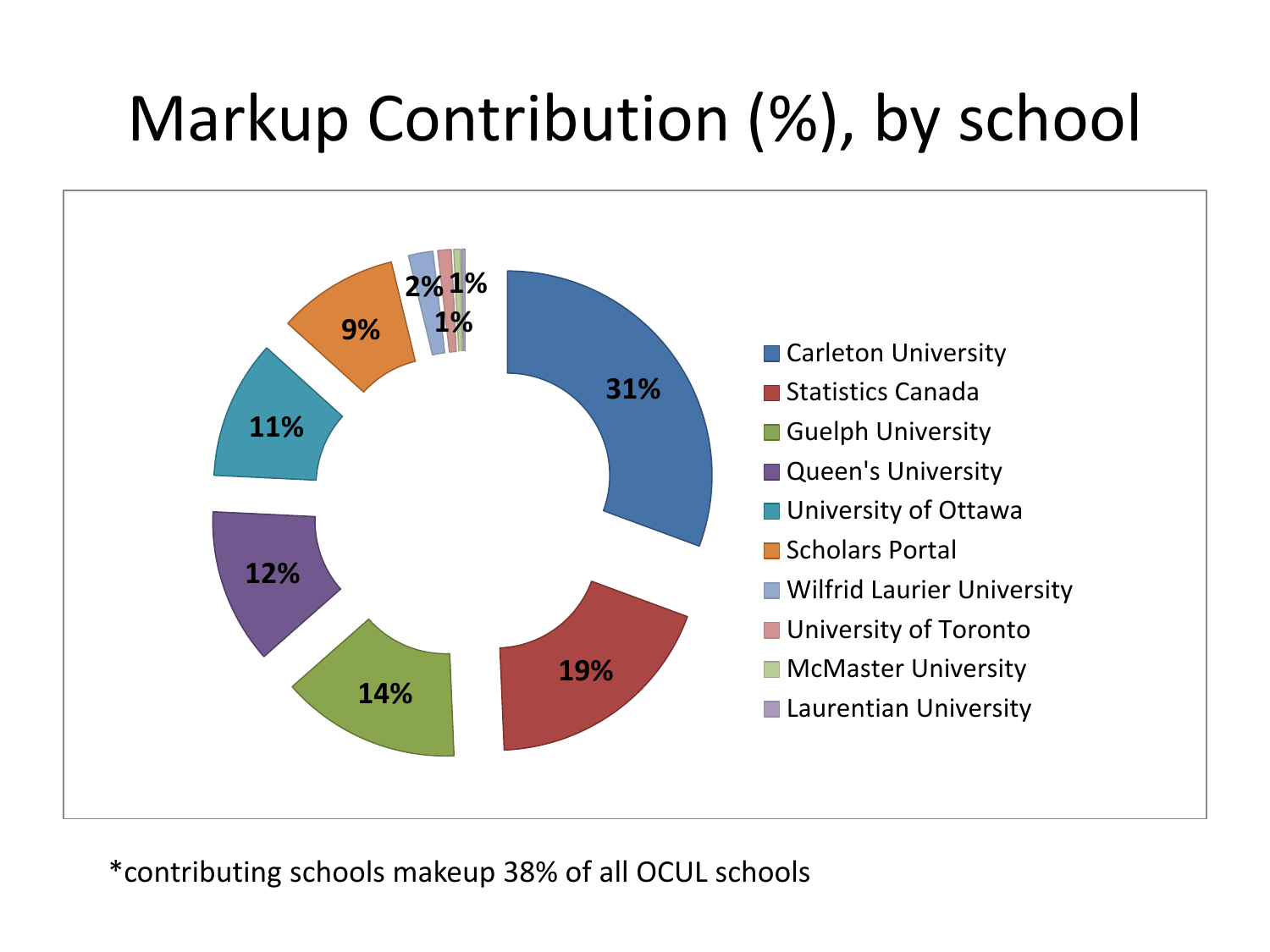### Collaborative Markup Breakdown



\*Colloborative in the sense, 35% of all datasets in ODESI were marked up by 2 or more schools (not necessarily at the exact same time)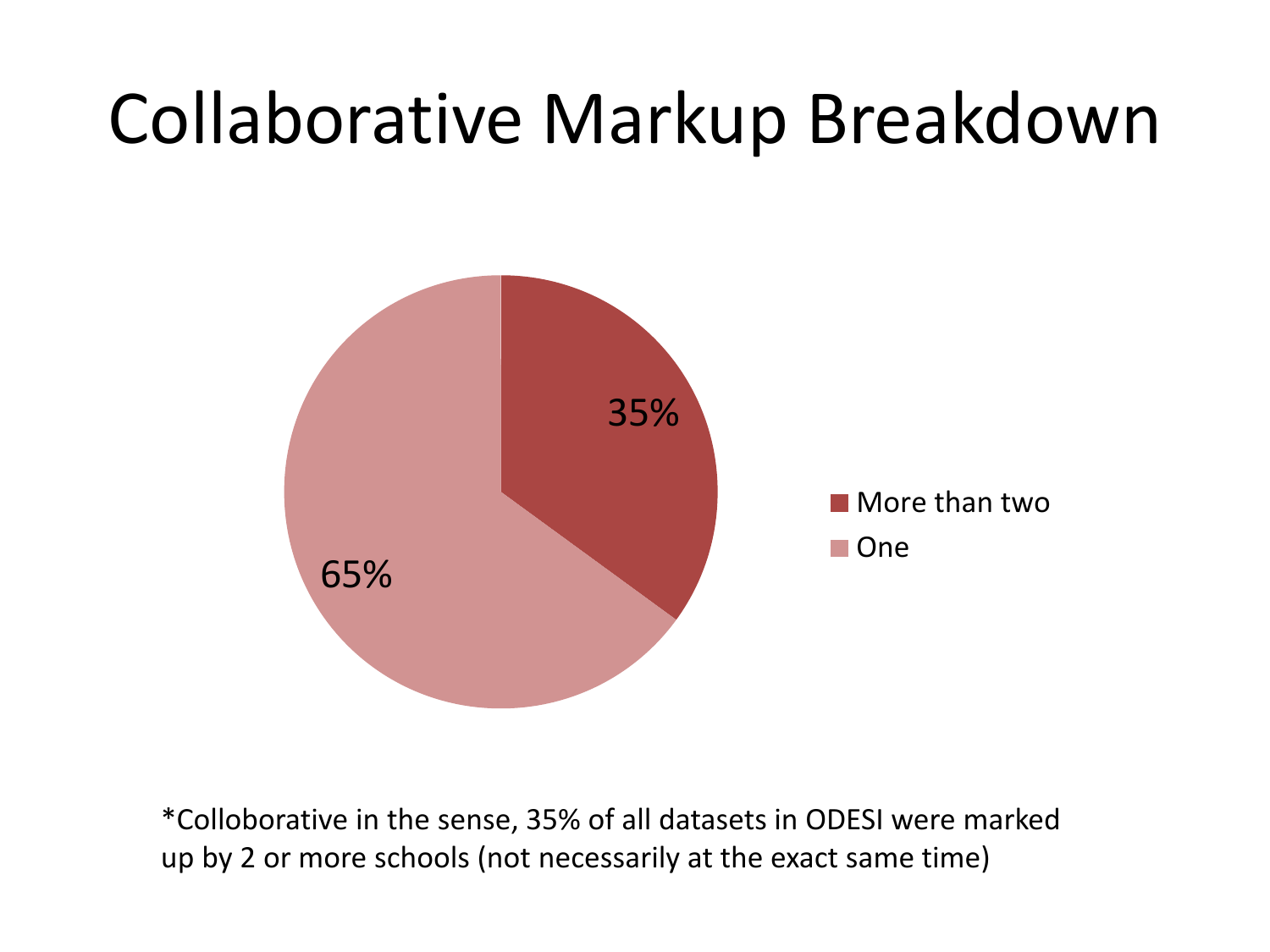### Collaborative Markup Strategies 101

- Adhere to established best practises wherever possible; consistency is important!
- · Share the word khoad; mindful of expertise
- Collaborate to improve records; including marking up files that already exist on ODESI (QC Project)
- Be flexible; high priority datasets take precedence
	- New Public Use Microdata Files (PUMFs)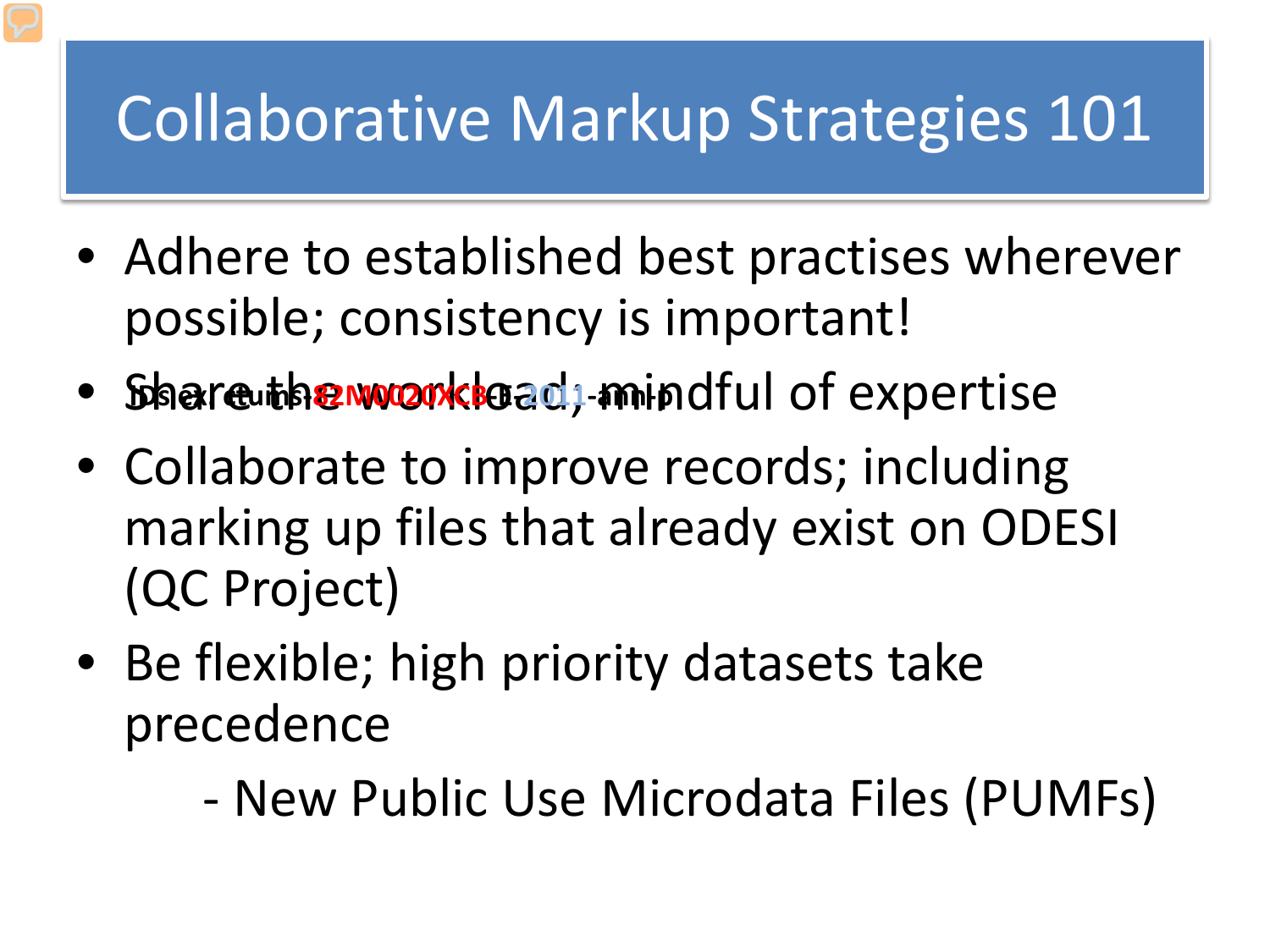### Dataverse @ Scholars Portal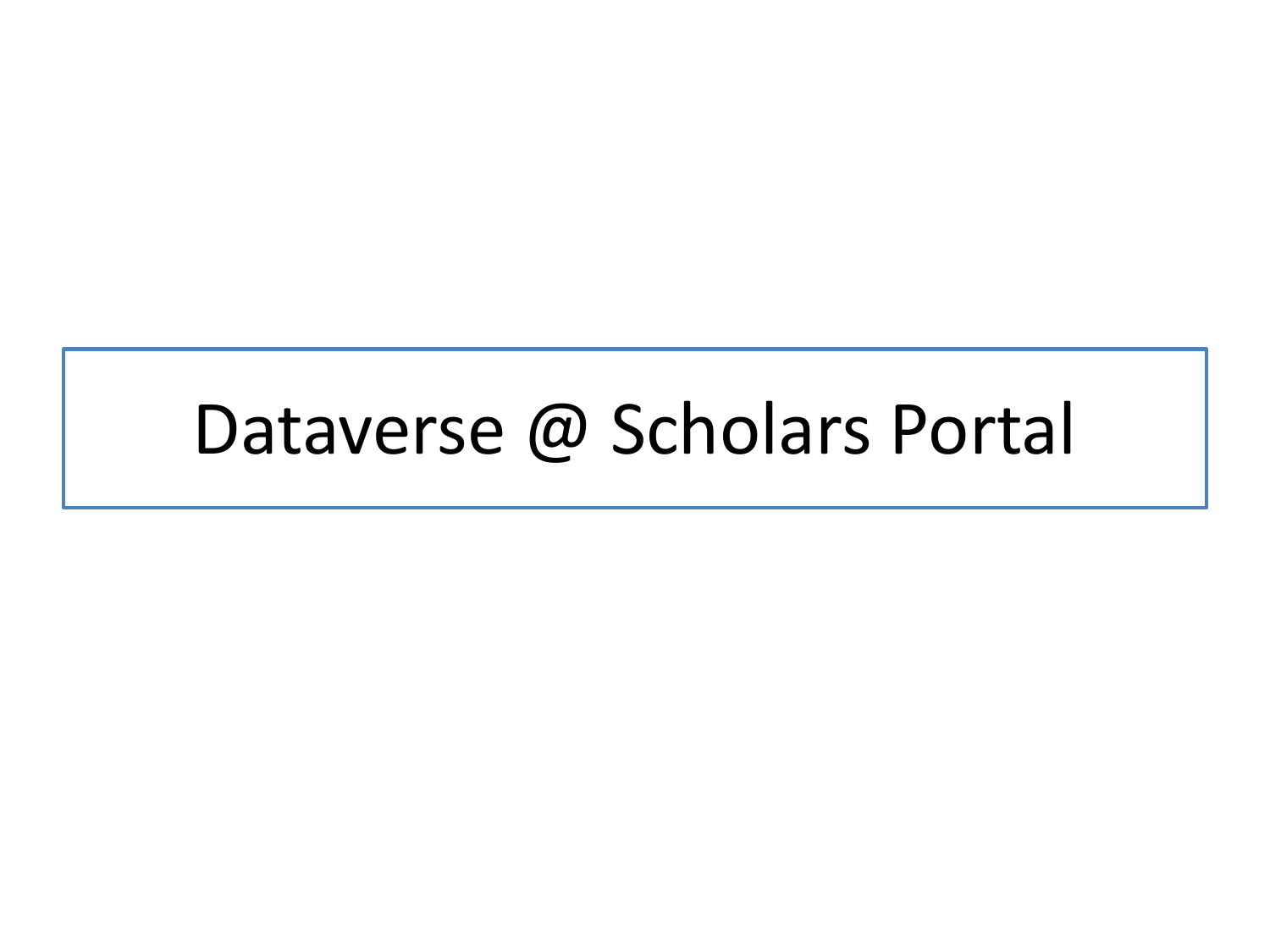### Dataverse Model

- Self-service model; open to researchers
- Ingest data & metadata

Create authoritative metadata (DDI Codebook)

Assign persistent identifiers;

 $\triangleright$  Cite and share their data

 $\blacktriangleright$  Data is stored and repurposed

- Users can search and browse for data
- Data become linkable; there is a home for it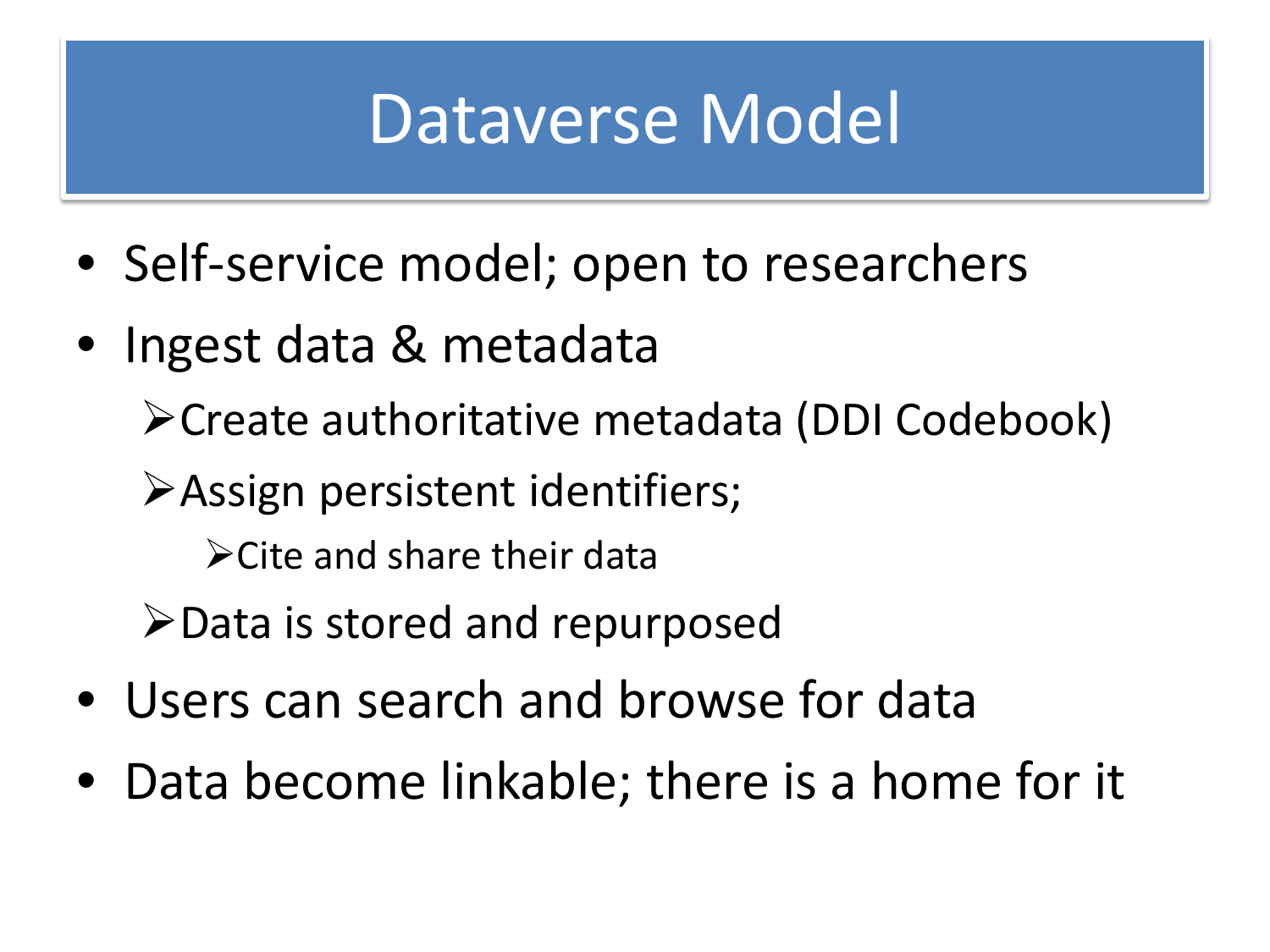### Collaborative Research Support

- Cases are beginning to arrive;
	- one-time deposits; finished studies
	- ongoing file management; projects / studies
	- collaborative research coordination; early stages
- Researchers utilize the 'drop-box' like selfservice model to cite and share their data
- Steady growth; capacity to grow beyond the library as a central coordination site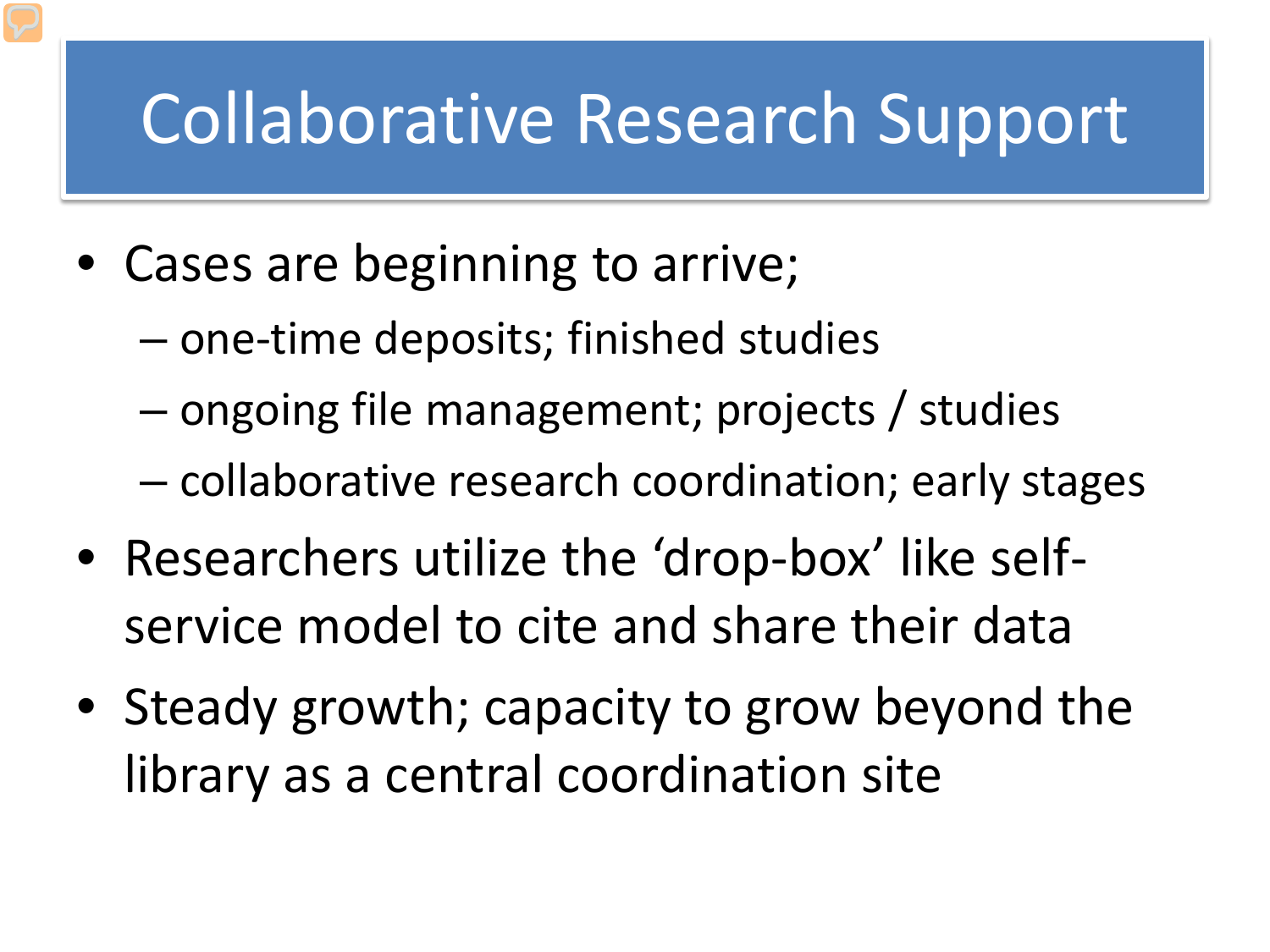

## you and Library

#### **Agri-environmental Research Data Repository**

| All SP Dataverses ><br>Agri-environmental research data repository Dataverse                                                                                                                                                                                                                                                                                                  |                | POWERED BY THE Dataverse<br>v 225                                             |
|-------------------------------------------------------------------------------------------------------------------------------------------------------------------------------------------------------------------------------------------------------------------------------------------------------------------------------------------------------------------------------|----------------|-------------------------------------------------------------------------------|
| Search User Guides Report Issue                                                                                                                                                                                                                                                                                                                                               |                | Log In University of Toronto IP Group Create Account                          |
|                                                                                                                                                                                                                                                                                                                                                                               |                |                                                                               |
| Agri-environmental research data repository                                                                                                                                                                                                                                                                                                                                   | Search Studies | Advanced Search<br>Go.<br>Tips                                                |
| $\checkmark$<br>Sort By:                                                                                                                                                                                                                                                                                                                                                      | Studies: 16    |                                                                               |
| Ecological interactions in agroforest ecosystems 1988-2008 [Canada]: Agroforest research<br>by Gordon, Andrew; Thevathasan, Naresh<br>Abstract: This data is part of a study monitoring the ecological interactions in an agroforest ecosystem. Experimental plots are located at the Guelph<br>Research Station, Victoria Road Agroforestry Land, Guelph, Ontario. The       |                | hdl:10864/10167<br>₩<br>3 downloads + analyses<br>Last Released: Mar 18, 2013 |
| Hybrid Maize Trials 2007 to 2008 [Alma, Elora, and Waterloo, Ontario, Canada]: Bioinformatics and Quantitative Genetics.<br>by Lukens, Lewis<br>Abstract: To produce adapted maize hybrids, inbred lines are often independently selected from distinct populations. We investigate the genetic basis<br>of two elite maize inbreds' adaptation to a short-season environment |                | hdl:10864/10277<br>₩<br>0 downloads + analyses<br>Last Released: Mar 18, 2013 |
| The Genetic Architecture of Flowering Time and Related Traits in Two Early Flowering Maize Lines 2007 [Canada]: Bioinformatics<br>and Quantitative Genetics<br>by Lukens, Lewis                                                                                                                                                                                               |                | hdl:10864/VPCWE<br>₩<br>download/analysis<br>Last Released: Jan 23, 2013      |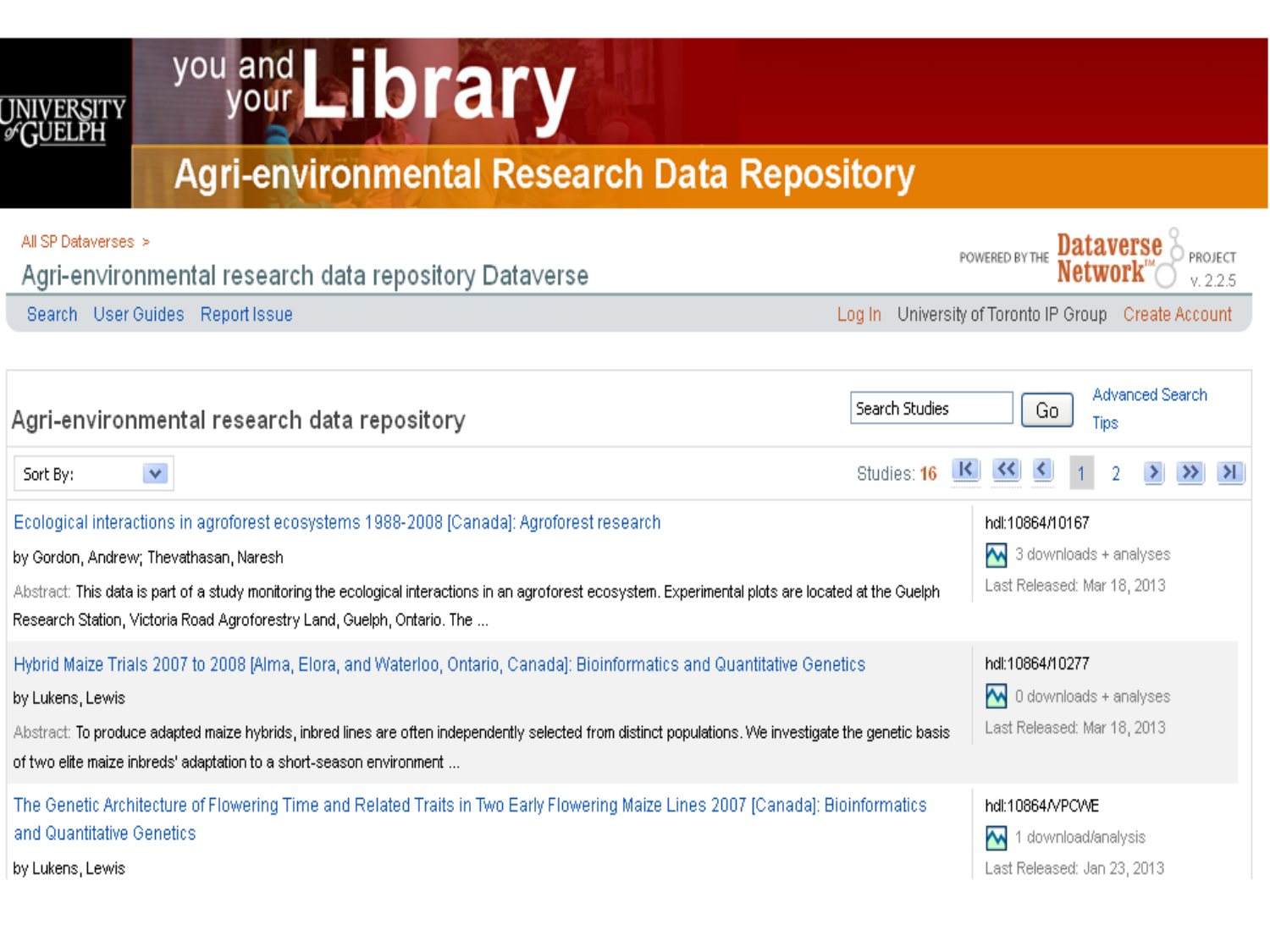### OCUL Data Management

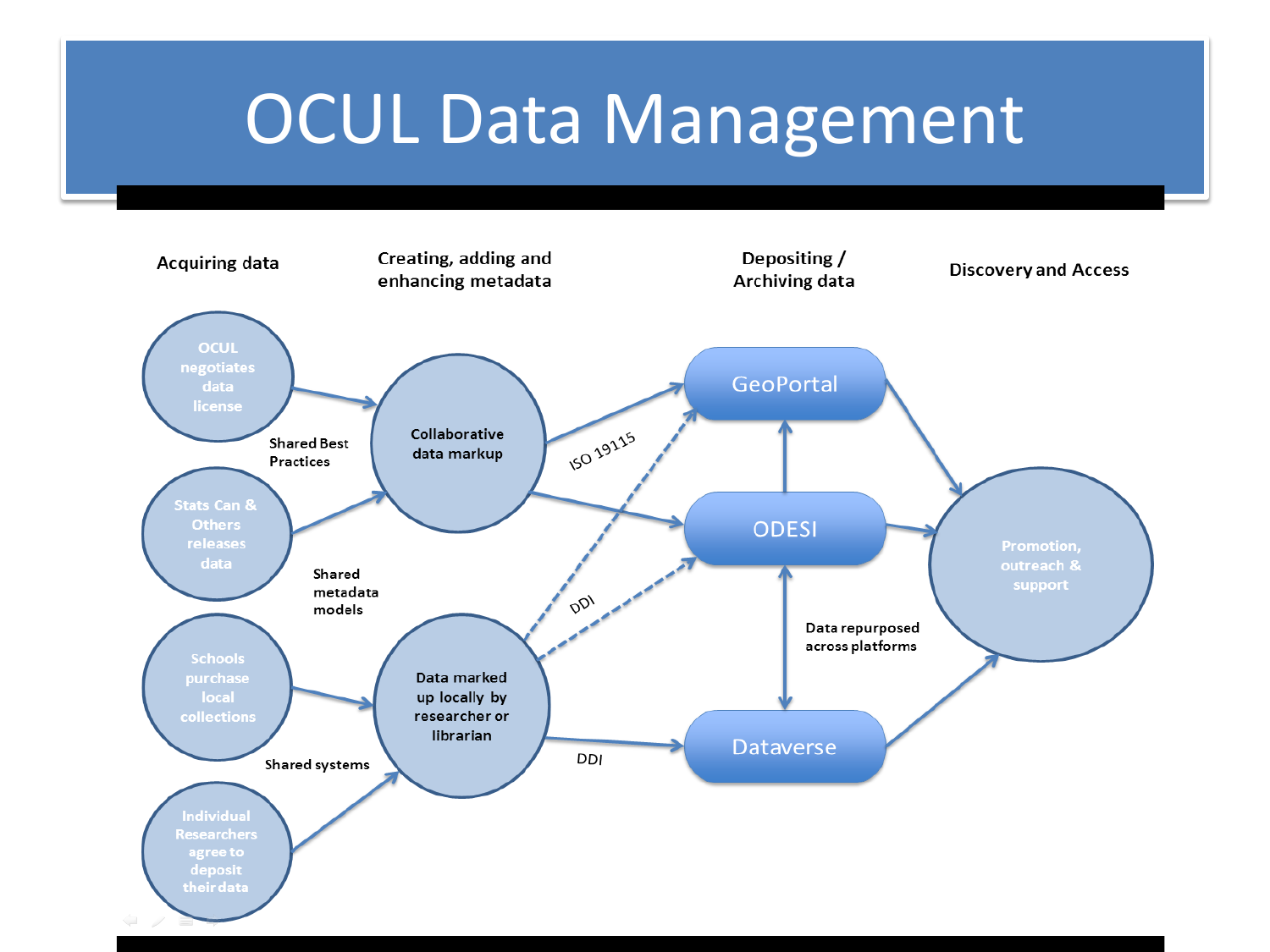### Next Steps

- Establish a more robust preservation system for all of our data services
- Utilize / Use our DDI metadata to develop our preservation metadata
- Integrate our data services across domains
- Look to others for expertise and development – Other software platforms, tools etc.